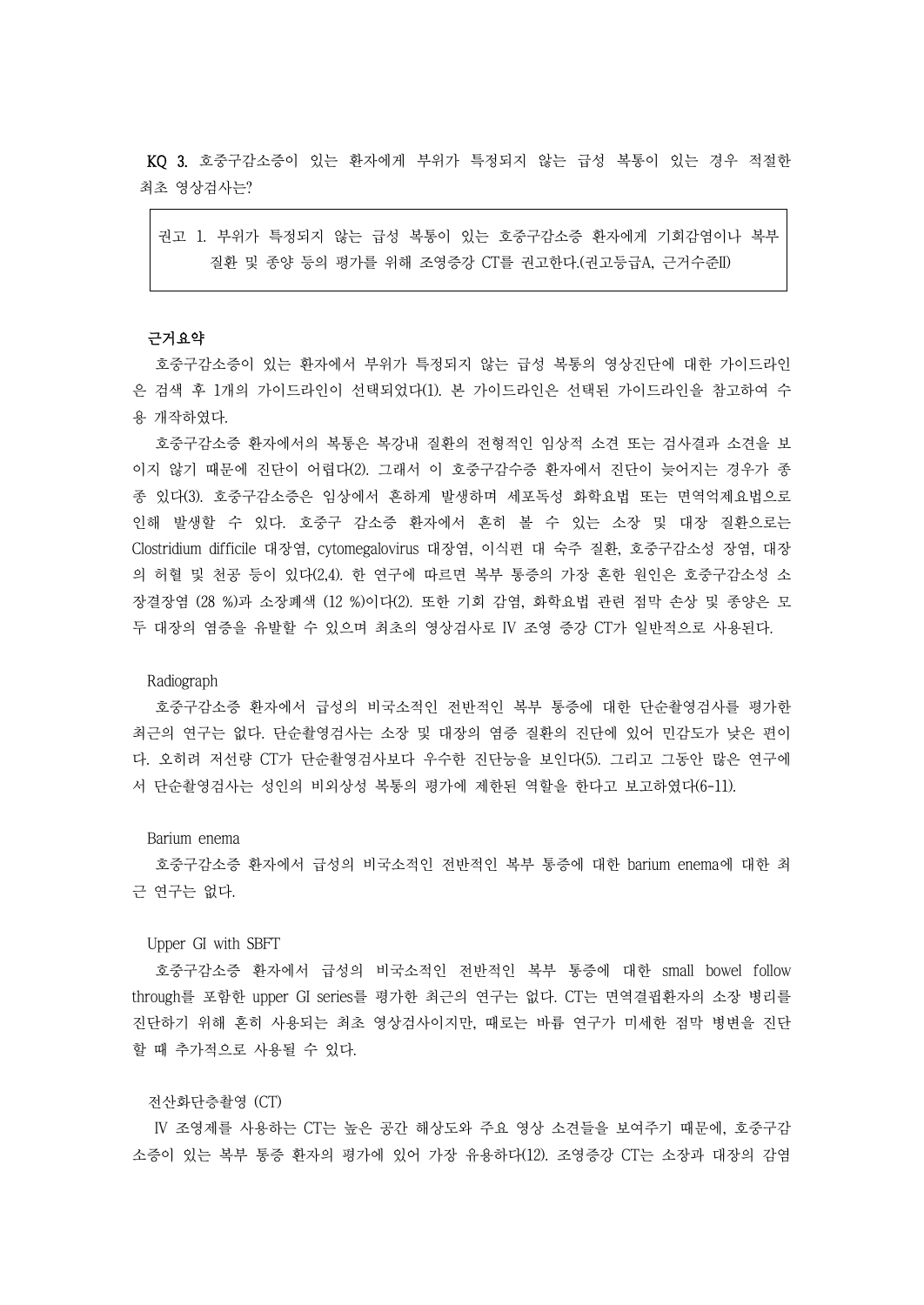성 또는 염증성 질환을 잘 보여주며, 농양이나 천공 등의 부작용 존재 여부를 추가로 제공한다. 호 중구감소증 장염 (28 %)과 소장폐색 (12 %)의 빈도를 감안할 때 호중구 감소증 장염은 대부분 비수 술적으로 관리되기 때문에 CT로 조기에 정확한 진단을 하면 불필요한 수술을 피하고 적절한 의료 관리를 시작할 수 있다 (2). 또한 다른 복부 감염, 화학요법 관련 점막 손상 및 종양이 CT로 진단될 수도 있다. 중증의 신부전 또는 CT 조영제에 알레르기의 병력이 있는 환자에서는 조영증강하지 않 고 양성 경구조영제를 사용한 CT가 대안으로 사용될 수 있다. Multiphasic CT 영상은 간 또는 신장 과 관련된 특정 임상 징후가 없을 때는 추가적인 이점이 거의 없다.<br><br>자기공명영상 (MRI)

호중구감소증 환자에서 급성의 비국소적인 전반적인 복부 통증에 대한 MRI를 평가한 최근의 연 구는 없다. 조영증강 MR가 소장폐색을 평가하는데 사용될 수는 있지만, 호중구감소증 장염이나 다 른 일반적인 소장 대장의 염증을 진단하는데 있어 MRI의 진단의 정확도에 대한 연구는 없다. 조영 증강 MRI는 높은 연조직 대비를 보인다는 장점이 있으며, 요오드를 포함하는 IV 조영제에 대한 알 레르기 반응의 병력이 있는 환자에서는 가돌리늄 조영제를 고려해 볼 수 있겠다(13). MR enterography 또는 MR colonography와 같은 소장과 대장을 검사하기 위해 특수 프로토콜이 있기는 하지만, 이 MRI 검사들은 대부분 염증성 장 질환의 병력이 있는 환자에게 사용된다. 따라서 MRI는 CT를 시행할 수 없는 환자에서 소장 및 대장의 질병이 원인이 추정되는 될 때, 조영증강 여부와 상 관없이 CT의 대안으로써 고려해 볼 수 있겠다.<br><br>초음파 (Ultrasonography)

호중구감소증 환자에서 급성의 비국소적인 전반적인 복부 통증에 대한 초음파를 평가한 최근의 연구는 없다. 초음파는 간, 췌담관, 및 신장을 신속하게 평가할 수 있다는 장점이 있다. 한 연구에 따르면, 발열이 있는 HIV 감염 환자를 대상으로 한 복부 초음파에서, 간 병변과 비장의 미세농양이 14 %의 환자에서 확인한 것을 보고하였다(14).

### 핵의학 검사 (Nuclear Medicine and FDG-PET/CT)

호중구감소증 환자에서 급성의 비국소적인 전반적인 복부 통증에 대한 핵의학 검사를 평가한 최 근의 연구는 없으며, 이에 대한 핵의학 검사의 적응증도 없다. FDG-PET/CT는 전신촬영과 감염, 염 증, 및 종양에 대한 높은 민감도 때문에, CT와 같은 단면영상에서도 원인을 찾지 못하는 원인 불명 열의 진단에 비교적 유용하다(15). 또한 담낭이나 다른 간 담도 질환이 의심되는 경우에는 cholescintigraphy가 도움이 된다.<br>**권고 고려사항** 

## 1. 이득과 위해(Benefit and Harm)

CT: 호중구감소증 환자의 부위가 특정되지 않는 급성 복통의 가장 흔한 원인인 호중구감소성 장 염과 소장폐색의 진단과 동시에 농양, 천공 등 관련 합병증 및 위장관 외 복강내 질환의 진단이 동 시에 가능하는 장점이 있으며 진단능이 높다. 하지만 방사선 피폭의 문제가 있어 소아나 임신 가능 성이 있는 여성의 경우 검사를 시행할 것인지 여부를 고려해야 한다.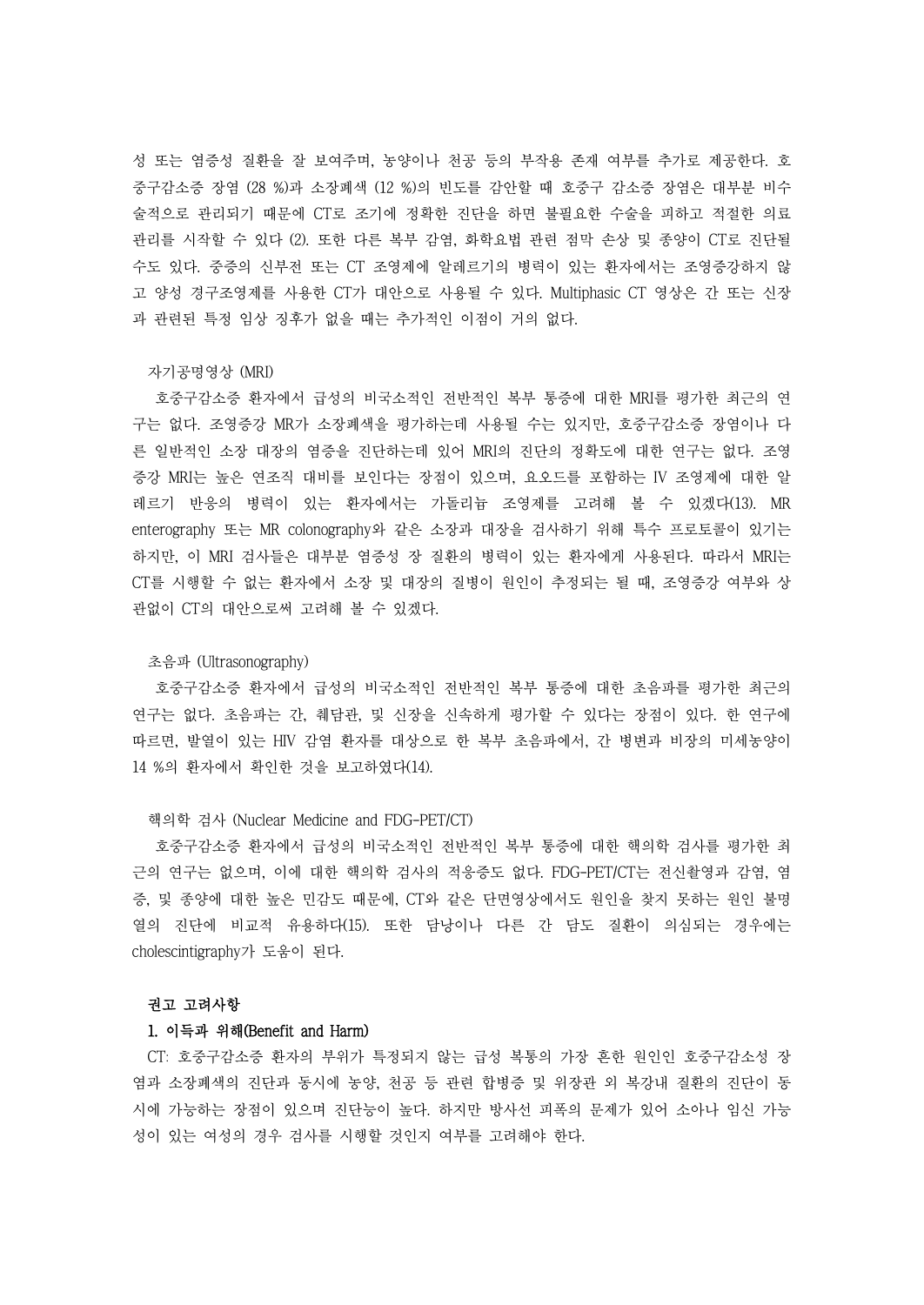# 2. 국내 수용성과 적용성(Acceptability and Applicability)

진료지침의 국내 수용성과 적용성은 평가결과 큰 무리가 없는 것으로 판단되었다. 수용성과 적 용성 평가표는 부록2에 제시되었다.

# 3. 검사별 방사선량

방사선량은 본문 P.1에 제시되었다.

## 참고문헌

1. American College of Radiology. ACR Appropriateness Criteria®: Acute Nonlocalized Abdominal Pain. Available at: https://acsearch.acr.org/docs/69467/Narrative/. Accessed October 01, 2018.

2. Badgwell BD, Cormier JN, Wray CJ, et al. Challenges in surgical management of abdominal pain in the neutropenic cancer patient. Ann Surg. 2008;248(1):104-109.

3. Spencer SP, Power N, Reznek RH. Multidetector computed tomography of the acute abdomen in the immunocompromised host: a pictorial review. Curr Probl Diagn Radiol. 2009;38(4):145-155.

4. Kirkpatrick ID, Greenberg HM. Gastrointestinal complications in the neutropenic patient: characterization and differentiation with abdominal CT. Radiology. 2003;226(3):668-674.

5. Nguyen LK, Wong DD, Fatovich DM, et al. Low-dose computed tomography versus plain abdominal radiography in the investigation of an acute abdomen. ANZ J Surg. 2012;82(1-2):36-41.

6. Haller O, Karlsson L, Nyman R. Can low-dose abdominal CT replace abdominal plain film in evaluation of acute abdominal pain? Ups J Med Sci. 2010;115(2):113-120.

7. Kellow ZS, MacInnes M, Kurzencwyg D, et al. The role of abdominal radiography in the evaluation of the nontrauma emergency patient. Radiology. 2008;248(3):887-893.

8. Sala E, Watson CJ, Beadsmoore C, et al. A randomized, controlled trial of routine early abdominal computed tomography in patients presenting with non-specific acute abdominal pain. Clin Radiol. 2007;62(10):961-969.

9. Sreedharan S, Fiorentino M, Sinha S. Plain abdominal radiography in acute abdominal pain--is it really necessary? Emerg Radiol. 2014;21(6):597-603.

10. van Randen A, Lameris W, Luitse JS, et al. The role of plain radiographs in patients with acute abdominal pain at the ED. Am J Emerg Med. 2011;29(6):582-589 e582.

11. Zeina AR, Shapira-Rootman M, Mahamid A, Ashkar J, Abu-Mouch S, Nachtigal A. Role of Plain Abdominal Radiographs in the Evaluation of Patients with Non-Traumatic Abdominal Pain. Isr Med Assoc J. 2015;17(11):678-681.

12. Hordonneau C, Montoriol PF, Guieze R, Garcier JM, Da Ines D. Abdominal complications following neutropenia and haematopoietic stem cell transplantation: CT findings. Clin Radiol. 2013;68(6):620-626.

13. Hammond NA, Miller FH, Yaghmai V, Grundhoefer D, Nikolaidis P. MR imaging of